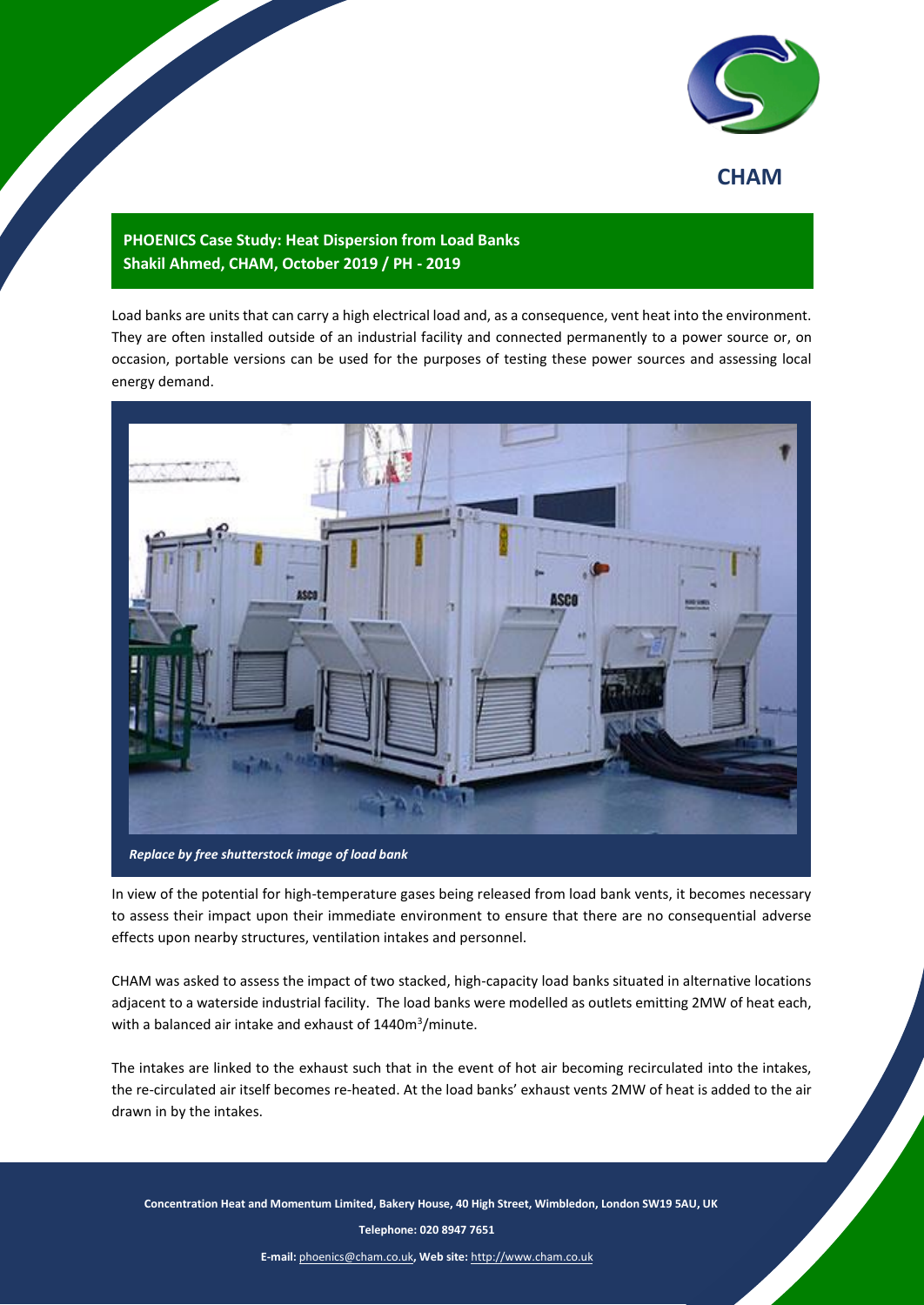

The prevailing south-westerly wind conditions were taken from wind atlas data, with a typical air temperature of 20°C.



The CFD simulations took into consideration several conditions permitting the investigation of typical and expected worst-case environmental situations.